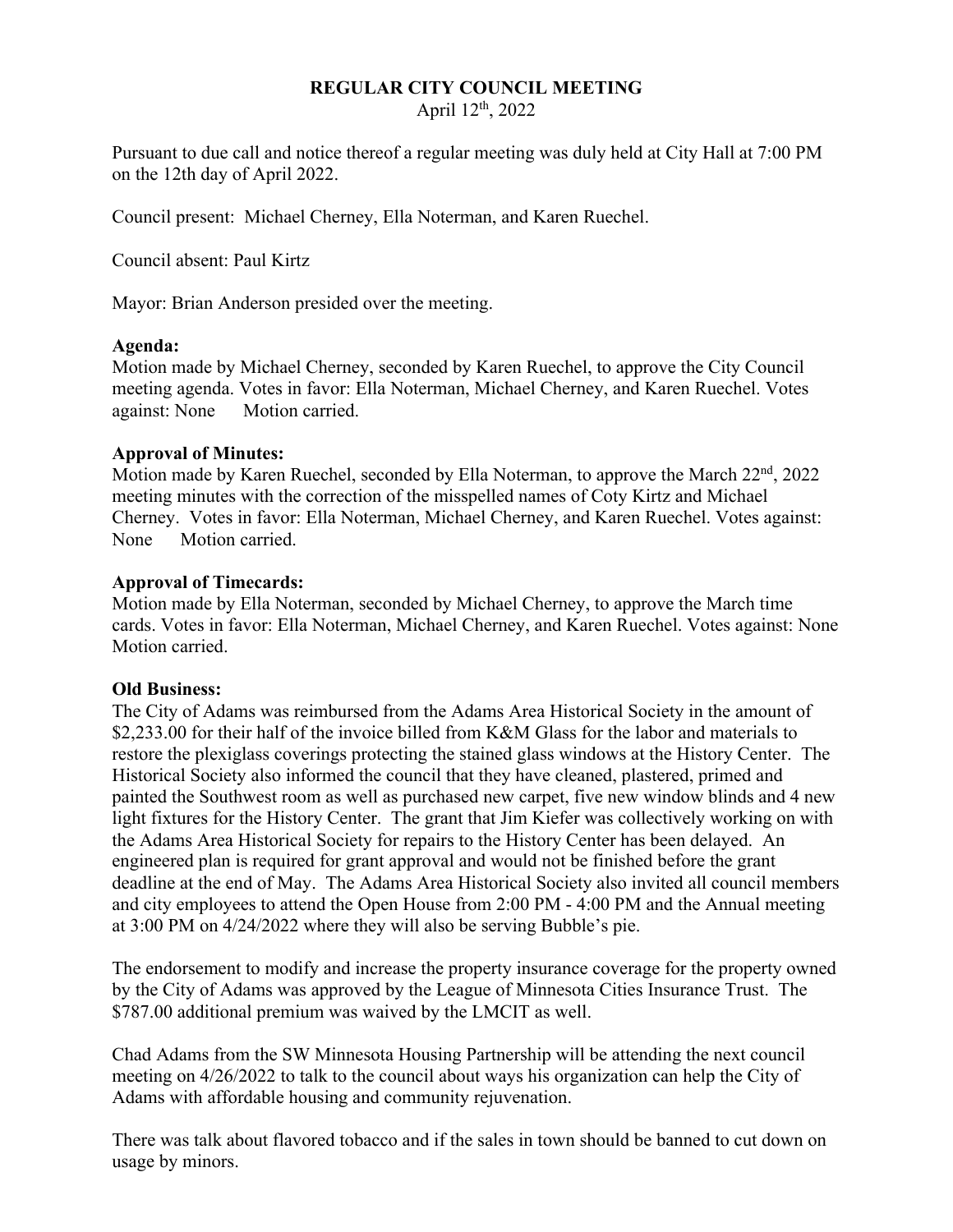The Adams Community Industrial Development Corporation, an organization which provides access to low interest loans for current and prospective business growth within the City of Adams, is requesting donations to keep this funding available. The clerk discovered that the last donation was around 2010 in the amount of \$2,000.00. The council asked the clerk if he could figure out a way for the city to donate \$5,000.00 to the Adams Community Industrial Development Corporation this year while staying within the 2022 budget, and then in the following years budget an amount for an annual donation.

The council discussed the proposition of raising the daily fees for camping at the park in 2022. It was decided that the fee would remain \$20.00 a night, and when the renovations are finished at the campgrounds the idea of raising fees can be discussed.

The discussion about grants for the Fire Department was brought up again. Council member Kirtz knows a person who may be willing to help the City of Adams write some grants if the city is agreeable. The council determined that we should accept the help.

### **Police Report:**

Sargent Tom Brogan attended the meeting and informed the council that 26 incidents were responded to within the City of Adams for the month of March, and approximately 204 hours were spent patrolling the city and responding to calls.

### **Fire Department Report:**

The Adams Fire Department responded to rollover near 16402 670<sup>th</sup> Ave on 3/24/2022. The passenger was cut out of the vehicle and removed for transport. The Adams Ambulance assisted the fire department with the passenger extraction.

## **Maintenance Department Report:**

The maintenance department informed the council that two fire hydrants, one in each new addition, filled with water and froze. This was not due to faulty installation, but rather to the high water levels in these areas. The maintenance department had them repaired the following day after discovering they froze and will need to monitor them in the following winter season.

The maintenance department will need to take an inventory of all waterlines within the city limits of Adams by 10/23/2022 due to the EPA's new Lead & Copper Rule. All water lines will need to be inspected to see if they are constructed out of lead or copper. Please contact the City of Adams if you know what materials your water line is constructed of, lead or copper, or if you need help to determine the type of material.

Work in the park to provide and upgraded campgrounds and showering facility has resumed this spring. Rock has been hauled in and the maintenance department has begun spreading it around the new road and paths. The electrical service which came in overhead has been dug in underground and been upgraded to a 600 Amp service. The prices to construct the showering structure have not increased since the city was quoted a price last year.

Davy Engineering has proposed a location for well #5 for the City of Adams. The site is located on city owned property approximately 620 feet North of Lewison Street and 310' feet West of 1<sup>st</sup> St. NW in the Northeast corner of the city limits.

The house at 17 3<sup>rd</sup> St NW has been tore down and all the services running from the structure have been capped off.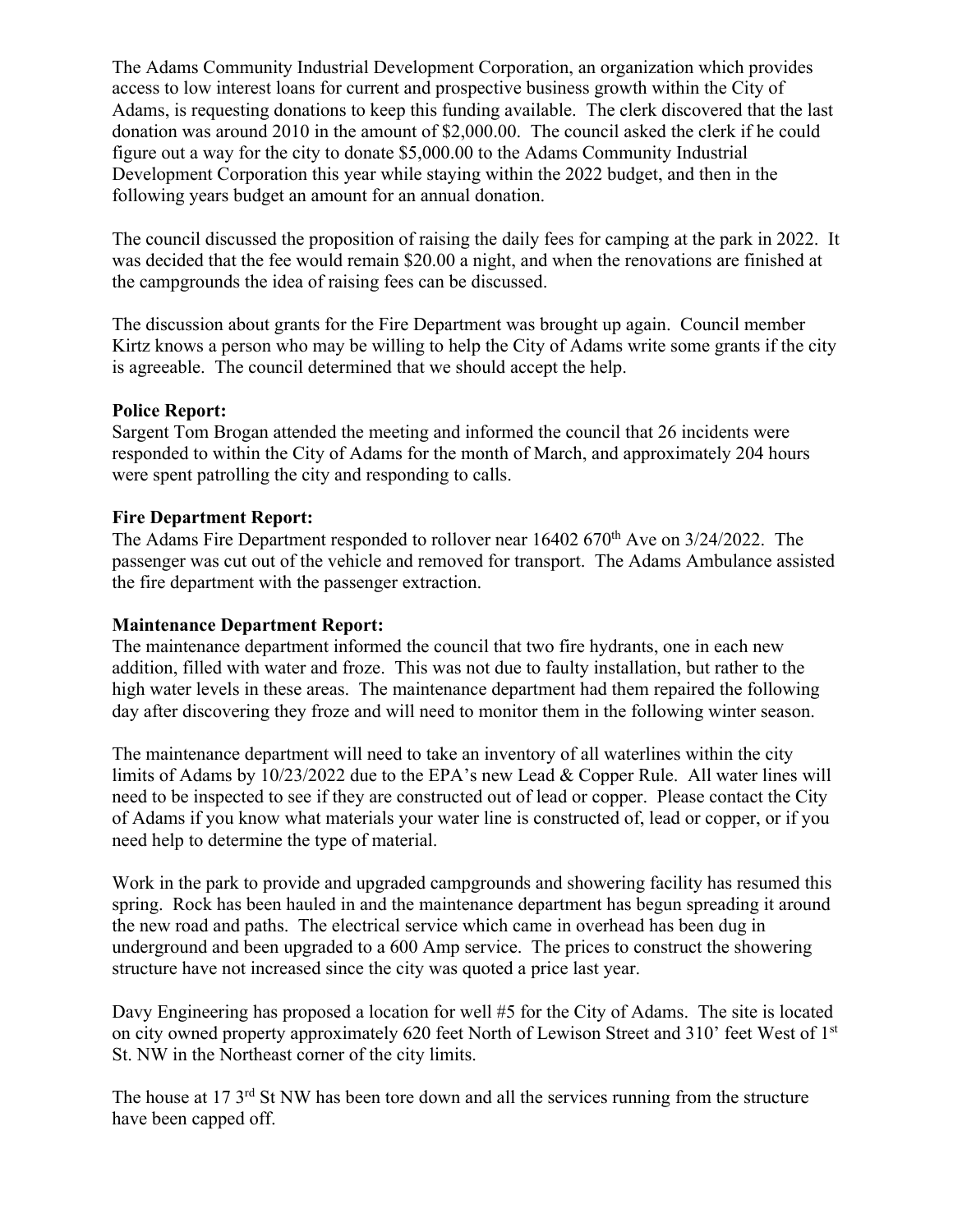The Maintenance Department has been helping the ladies in the History Center by installing some trim and paneling.

Travis Kirtz was hired as part-time summer help for 2022.

Adams American Legion wants to supply  $10 - 20$  flags, poles and brackets to be placed on road lamp poles along US Hwy 56 and Co Rd 7.

Flushing hydrants will be delayed until the last week of April.

### **Approval of Bills:**

The bills payable for March were reviewed by the City Council.

Motion made by Karen Ruechel, seconded by Ella Noterman, to approve payment of the bills as presented. Votes in favor: Ella Noterman, Michael Cherney and Karen Ruechel. Votes against: None Motion carried.

### **Financial Report:**

The city clerk presented the February 28<sup>th</sup>, 2022 financial statements.

Motion made by Ella Noterman, seconded by Michael Cherney, to approve the financial statement as presented. Votes in favor: Ella Noterman, Michael Cherney and Karen Ruechel. Votes against: None Motion carried.

### **Prairie Visions Report:**

No new business to report

# **One Day Burning Permit:**

Rick Hinz asked to be granted a one day burning permit from the City to burn some dead trees and weeds around his residence on the NE edge of the City limits.

Motion made by Ella Noterman, seconded by Karen Ruechel, to approve a one day burning permit to Rick Hinz with the following conditions. No burning during burning bans or while the wind is blowing toward the City of Adams. Votes in favor: Ella Noterman, Michael Cherney and Karen Ruechel. Votes against: None Motion carried.

### **Ordinance No. 192:**

Ordinance No. 192, an ordinance amending Zoning Ordinance No. 144 by adding a Zero Lot Line Provision to residential zones was reviewed by the council.

Motion made by Ella Noterman, seconded by Michael Cherney, to approve Ordinance No. 192 for publication. Votes in favor: Ella Noterman, Michael Cherney and Karen Ruechel. Votes against: None Motion carried.

### **Property Adjustment:**

Dustin and Jessica Wiste purchased two parcels of land from the newly developed Boe Subdivision. They have filled out an application with Mower County which would allow them to combine their two parcels into one with the approval of the City of Adams.

Motion made by Ella Noterman, seconded by Michael Cherney, to decline the property adjustment application stating that in fairness to residents who pay taxes on separate lots adjacent